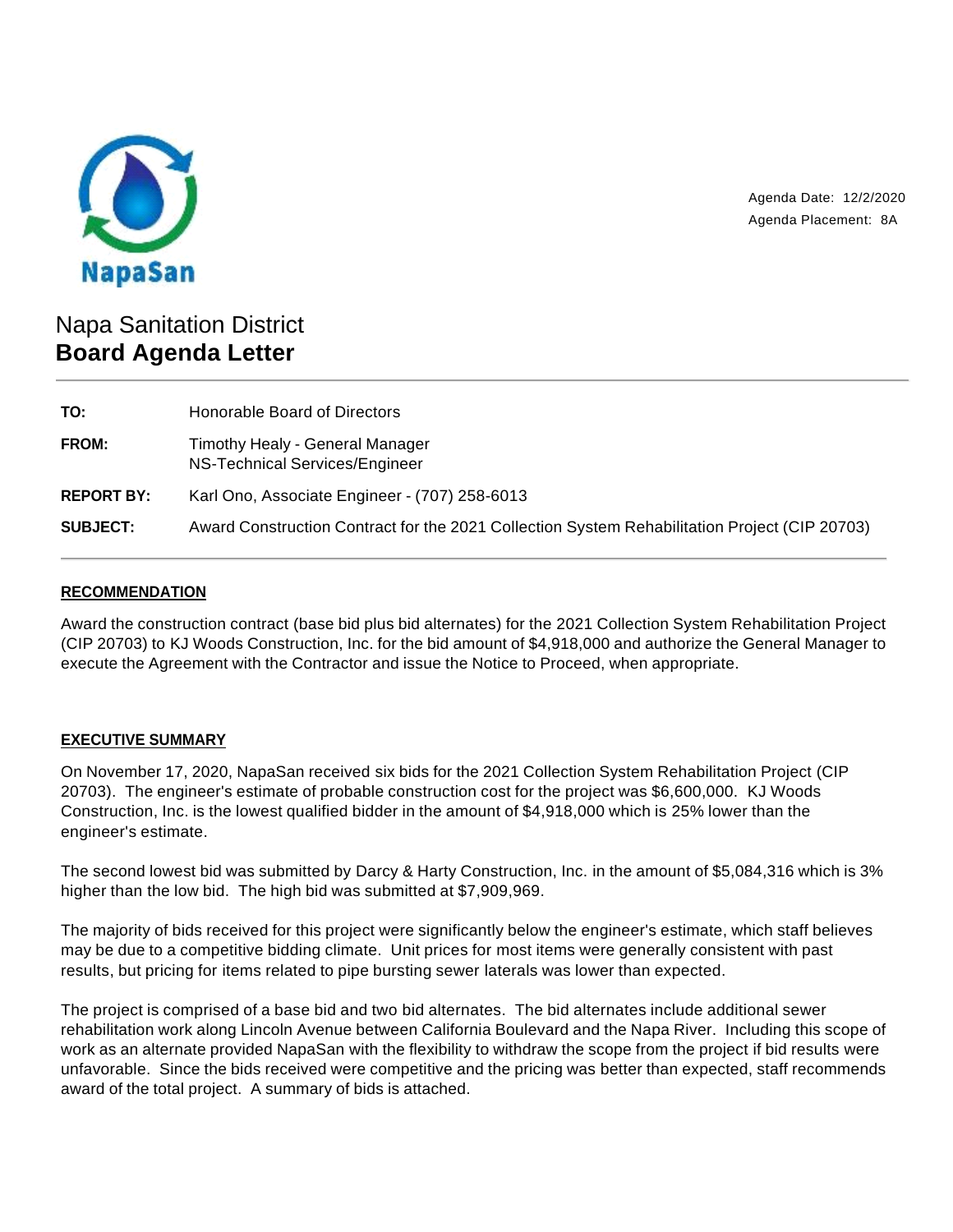Notice to Proceed is expected to be issued in December 2020 and construction is expected to begin in March 2021. The Contractor has 290 calendar days to substantially complete the project from Notice to Proceed.

#### **FISCAL & STRATEGIC PLAN IMPACT**

| Is there a Fiscal Impact?         | Yes                                                                                                                                                                                                                                                                                                                                                                                                    |
|-----------------------------------|--------------------------------------------------------------------------------------------------------------------------------------------------------------------------------------------------------------------------------------------------------------------------------------------------------------------------------------------------------------------------------------------------------|
| Is it currently budgeted?         | Yes                                                                                                                                                                                                                                                                                                                                                                                                    |
| Where is it budgeted?             | The project is budgeted in the FY 20/21 and the proposed<br>FY 21/22 Capital Improvement Program. The project budget<br>is \$6,195,800.                                                                                                                                                                                                                                                                |
| Is it Mandatory or Discretionary? | Discretionary                                                                                                                                                                                                                                                                                                                                                                                          |
| Discretionary Justification:      | This project will rehabilitate portions of the collection system that are<br>in need of repair and have been previously identified as significant<br>sources of I&I. The project will result in a reduction of I&I flows in the<br>collection system and ultimately to the treatment plant.                                                                                                            |
|                                   |                                                                                                                                                                                                                                                                                                                                                                                                        |
| Is the general fund affected?     | No.                                                                                                                                                                                                                                                                                                                                                                                                    |
| Future fiscal impact:             | Construction will be completed in FY 21/22. Unused budget in the<br>current fiscal year will be carried forward into next fiscal year.                                                                                                                                                                                                                                                                 |
| Consequences if not approved:     | The I&I within the project boundaries will stay at current levels in the<br>collection system and increase over time. Sewer mains that are<br>nearing or have reached their service lives will continue to stay in<br>service, requiring increased maintenance and emergency repairs.<br>Streets that are scheduled for paving in the near future will be paved<br>prior to sewer rehabilitation work. |
| Additional Information:           | None.                                                                                                                                                                                                                                                                                                                                                                                                  |

#### **ENVIRONMENTAL IMPACT**

The project was previously determined to be Categorically Exempt by the Board on October 7, 2019. A Notice of Exemption was filed with the Napa County Recorder on October 14, 2020.

#### **BACKGROUND AND DISCUSSION**

The Inflow and Infiltration (I&I) Reduction Program findings indicate that certain areas in the collection system contributed much higher I&I than other areas. Many of the areas defined within the scope of this project are a source of significant I&I, and sanitary sewer overflows have occurred downstream of the project areas in recent years. The project proposes to rehabilitate pipelines primarily by pipe bursting and cured-in-place pipe (CIPP) lining. Open-cut construction will be used when trenchless methods are not feasible.

Pipe-bursting is NapaSan's preferred technology for rehabilitating sewer pipes because it results in a longerlasting and more water-tight system than other trenchless technologies. Pipe-bursting is more expensive than cured-in-place pipe (CIPP) but NapaSan has determined that the extra cost is worth it. NapaSan has not used